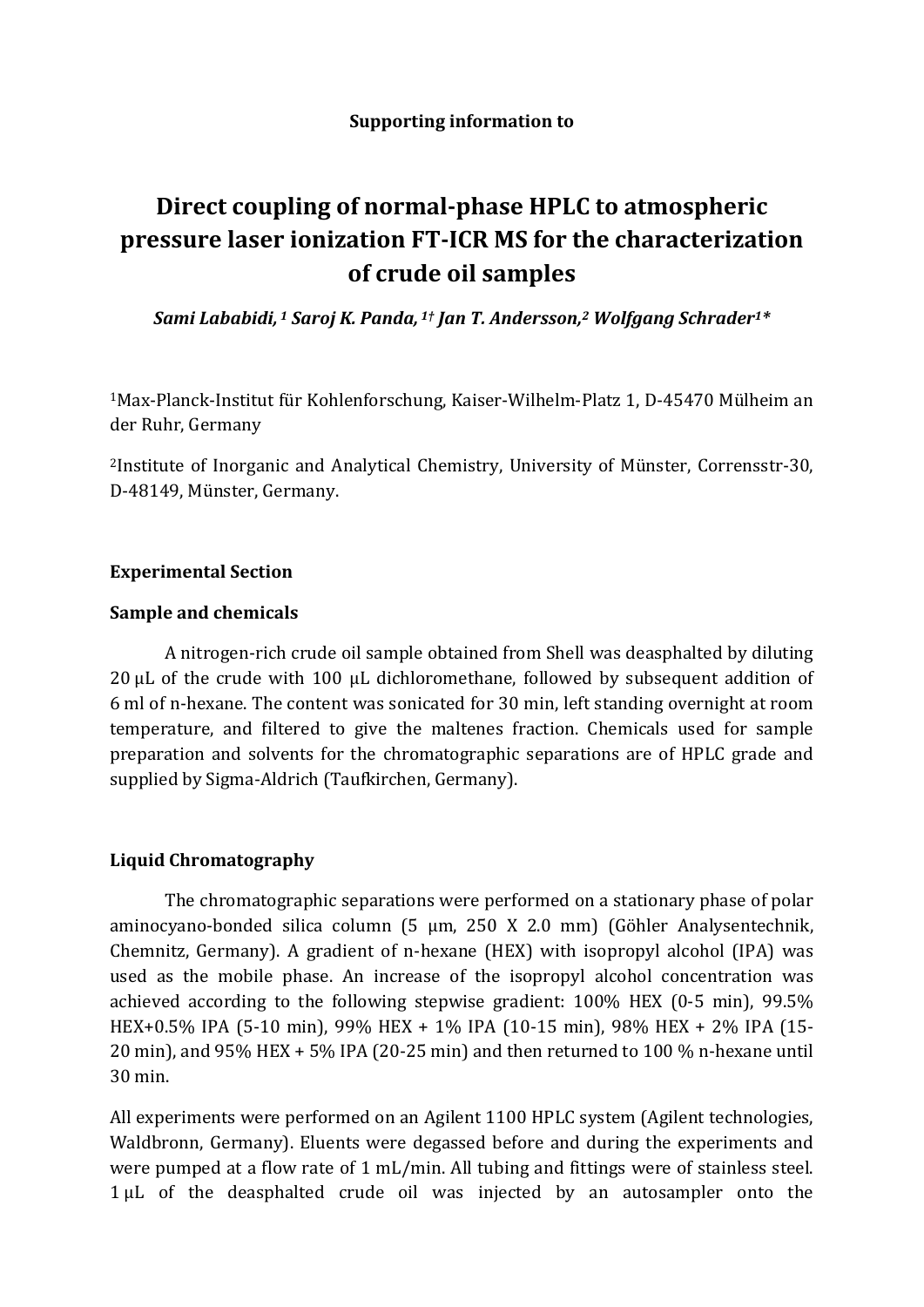chromatographic column, which was kept at room temperature and was connected to a diode array UV detector set at wavelength  $\lambda = 254$  nm. For offline measurements, fractions were collected from the outlet of the detector in 20 seconds segments from 0.6 – 3.0 minutes of retention time. From 3.0 minutes on, one‐minute fractions were collected. The fractions that were collected every minute were concentrated to  $ca. 0.5 mL$  by removing the volatile n-hexane with a stream of argon. For online measurements, the outlet of the UV detector was connected to the mass spectrometer by using PEEK capillaries equipped with a micro-splitter to control the flow rate of the eluent, which was adjusted to  $100 \mu L/min$ .

## **High‐resolution mass spectrometry**

Mass spectra for online and offline measurements were obtained using a 12 T LTQ FT-ICR MS (Thermo Fisher, Bremen, Germany) equipped with a home-built APLI source.<sup>1</sup> Pulsed laser radiation (50 Hz, 10mJ) was obtained from a KrF\* excimer laser (ATL Lasertechnik GmbH, Wermelskirchen, Germany), radiating at the wavelength of 248 nm. A commercial APCI sprayer (Thermo Fisher, Bremen, Germany) was used to introduce the sample to the mass spectrometer without the use of a corona needle. The sample was vaporized in the heated nebulizer at 300  $\degree$ C with a stream of nitrogen as sheath gas. The generated cloud was ionized with the laser beam, positioned between the MS orifice and the exit of the ion source. The resolving power for online measurements was around 200000 at *m/z* 400. 

Additional offline measurements were performed on a research type LTQ-Orbitrap capable of operating with 3 s transients. All obtained offline spectra exhibit an average mass resolving power of  $750k$  (at  $m/z$  400). The ionization conditions were kept the same as for the online mode. The sample was injected through the APCI nebulizer at a flow rate of  $25 \mu L/min$  and was measured in the positive mode. The different fractions were diluted in toluene to a final concentration of 100 ppm. The measurements were carried out with a transfer capillary temperature of 275  $\degree$ C, a skimmer voltage of 33 V, and a tube lens voltage of 125 V. The spectra were acquired with a mass range of  $m/z$  150-1000 and processed with the LTO FT Ultra 2.5.5 (Thermo Fisher) data acquisition system. For online measurements between 3 and 5 microscans were set resulting in a scan rate of one spectrum every 3 s.

## **Data analysis**

Mass spectra were externally calibrated which resulted in a mass accuracy better than 1 ppm (0.77 and 0.65 ppm on average for offline and online measurements, respectively). The peak lists were converted to molecular formulae by Composer software package (Sierra Analytics, USA), and controlled using Xcalibur software (Thermo Fisher, Bremen, Germany). The following chemical constraints were applied: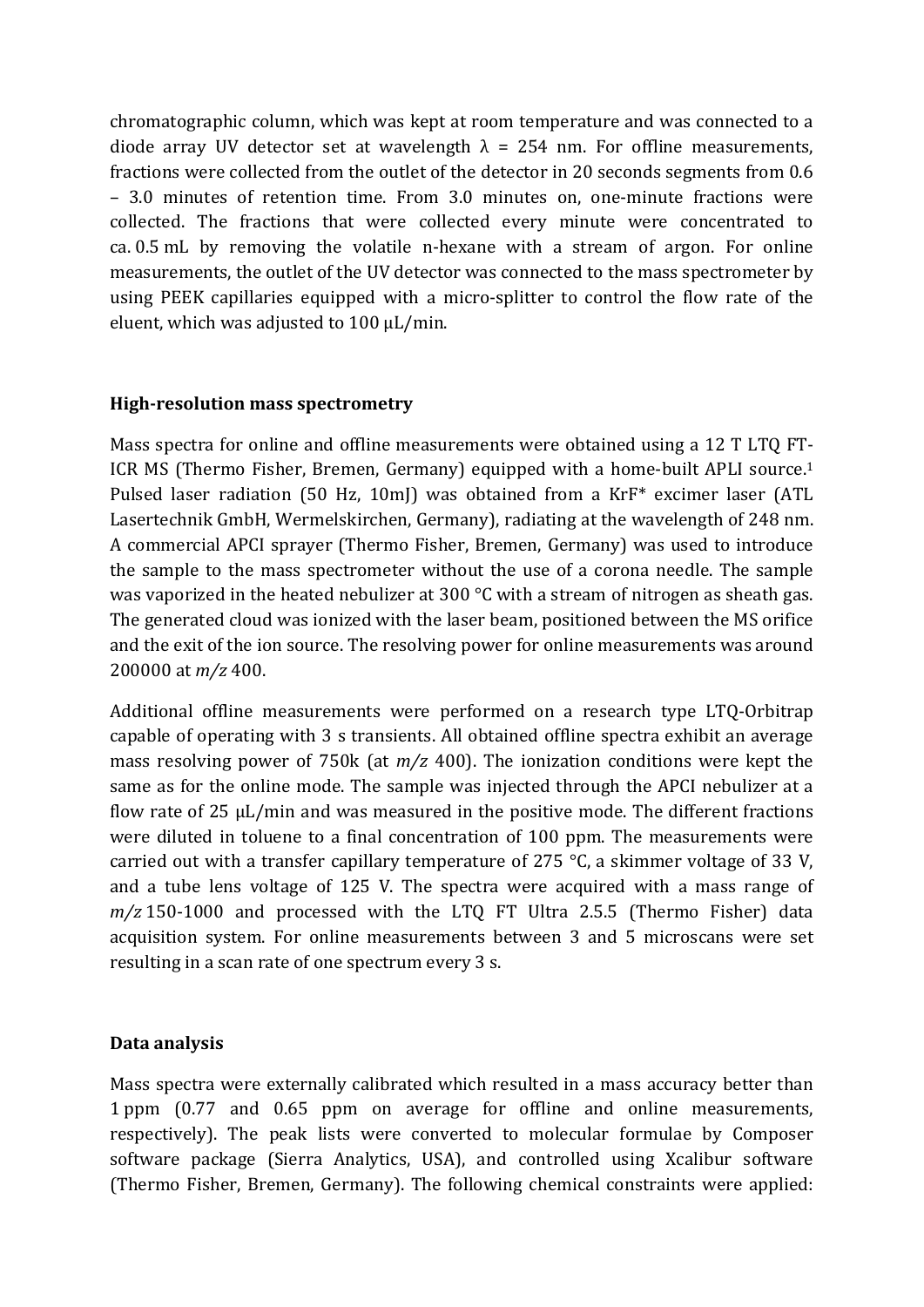Number of H unlimited,  $0 < C < 200$ ,  $0 < O < 2$ ,  $0 < N < 2$ ,  $0 < S < 2$ ,  $0 < DBE < 40$ . The calculated molecular formulae were controlled by sorting them into compound classes based on Kendrick mass defects and their DBE distribution.<sup>2</sup> The obtained mass lists were transferred into Excel and Origin for data evaluation and presentation of the figures shown. For selected ion monitoring (SIM) measurements, the peak list was exported directly from Xcalibur into Excel sheets, where multiple sorting based on the Kendrick scale was applied in order to group different classes of compounds according on the hetero-element present.<sup>3</sup>



**Figure S1.** High resolution mass spectra of offline HPLC fractions of deasphalted crude oil obtained in positive APLI ionization mode at different retention times (left column) and the corresponding compound class distribution illustrated as relative abundance (right column). (Protonated molecules are denoted using [H], while the cation radicals are shown without  $[H]$ ).